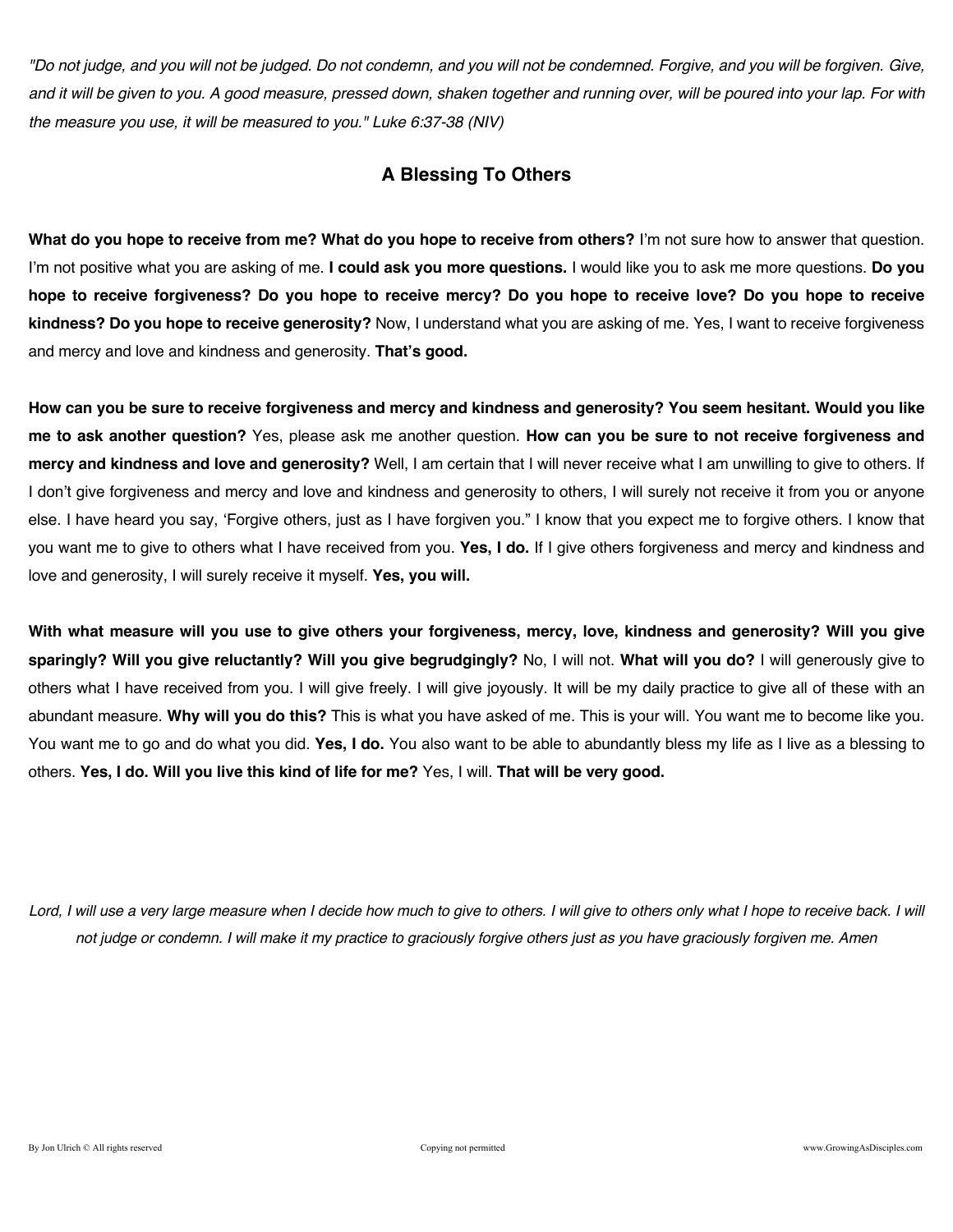### **Becoming Like Christ** *Do Not Judge*

"Do not judge, and you will not be judged. Do not condemn, and you will not be condemned. Forgive, and you will be forgiven. Give, and it will be given to you. A good measure, pressed down, shaken together and running over, will be poured into your lap. For with the measure you use, it will be measured to you."

NIV Luke 6:37-38

### **Becoming Like Christ** *Do Not Judge*

"Do not judge others, and you will not be judged. Do not condemn others, or it will all come back against you. Forgive others, and you will be forgiven. Give, and you will receive. Your gift will return to you in full—pressed down, shaken together to make room for more, running over, and poured into your lap. The amount you give will determine the amount you get back."

NLT Luke 6:37-38

### **Becoming Like Christ** *Do Not Judge*

"Do not judge, and you will not be judged; do not condemn, and you will not be condemned. Forgive, and you will be forgiven; give, and it will be given to you. A good measure, pressed down, shaken together, running over, will be put into your lap; for the measure you give will be the measure you get back."

NRSV Luke 6:37-38

### **Becoming Like Christ** *Judge Not*

Judge not [neither pronouncing judgment nor subjecting to censure], and you will not be judged; do not condemn *and* pronounce guilty, and you will not be condemned *and* pronounced guilty; acquit *and* forgive *and* release (give up resentment, let it drop), and you will be acquitted *and* forgiven *and* released. Give, and [gifts] will be given to you; good measure, pressed down, shaken together, and running over, will they pour into [the pouch formed by] the bosom [of your robe and used as a bag]. For with the measure you deal out [with the measure you use when you confer benefits on others], it will be measured back to you.

AMPLuke 6:37-38

### **Becoming Like Christ** *Do Not Judge*

"Do not judge, and you will not be judged; and do not condemn, and you will not be condemned; pardon, and you will be pardoned. "Give, and it will be given to you. They will pour into your lap a good measure—pressed down, shaken together, *and* running over. For by your standard of measure it will be measured to you in return."

NASBLuke 6:37-38

### **Becoming Like Christ** *Judge Not*

"Judge not, and you will not be judged; condemn not, and you will not be condemned; forgive, and you will be forgiven; give, and it will be given to you. Good measure, pressed down, shaken together, running over, will be put into your lap. For with the measure you use it will be measured back to you."

ESV Luke 6:37-38

### **Becoming Like Christ** *Judge Not*

"Judge not, and you shall not be judged. Condemn not, and you shall not be condemned. Forgive, and you will be forgiven. Give, and it will be given to you: good measure, pressed down, shaken together, and running over will be put into your bosom. For with the same measure that you use, it will be measured back to you."

NKJV Luke 6:37-38

### **Becoming Like Christ** *Don't Pick On People*

"Don't pick on people, jump on their failures, criticize their faults—unless, of course, you want the same treatment. Don't condemn those who are down; that hardness can boomerang. Be easy on people; you'll find life a lot easier. Give away your life; you'll find life given back, but not merely given back—given back with bonus and blessing. Giving, not getting, is the way. Generosity begets generosity."

MSG Luke 6:37-38

### **Becoming Like Christ** *Never Criticize*

"Never criticize or condemn—or it will all come back on you. Go easy on others; then they will do the same for you. For if you give, you will get! Your gift will return to you in full and overflowing measure, pressed down, shaken together to make room for more, and running over. Whatever measure you use to give—large or small—will be used to measure what is given back to you."

TLBLuke 6:37-38

### **Becoming Like Christ** *Don't Judge*

"Don't judge other people, and you will not be judged. Don't accuse others of being guilty, and you will not be accused of being guilty. Forgive, and you will be forgiven. Give, and you will receive. You will be given much. Pressed down, shaken together, and running over, it will spill into your lap. The way you give to others is the way God will give to you."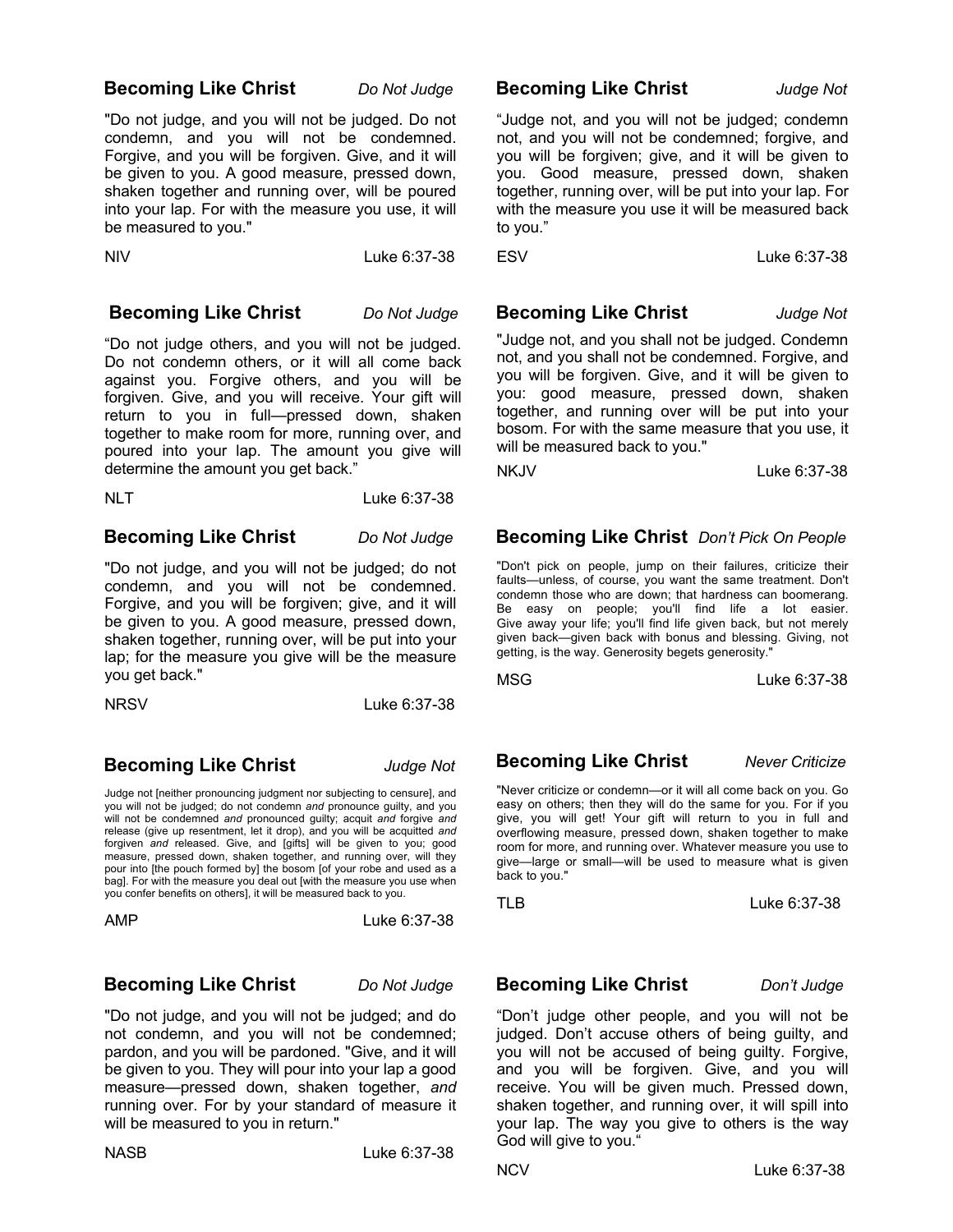# **Do Not Judge** Year \_\_\_\_ Week\_\_\_\_ Day \_\_\_\_ Date\_\_\_\_\_\_

**Becoming Like Christ** – Luke 6:37-38 **In Context:** *Read Luke 6*

# **Begin With Prayer:** *Here I am Lord. I Am Listening.*

# **Meditating On God's Word:** *(What is God speaking to your heart?)*

"Do not judge, and you will not be judged. Do not condemn, and you will not be condemned. Forgive, and you will be forgiven. Give, and it will be given to you. A good measure, pressed down, shaken together and running over, will be poured into your lap. For with the measure you use, it will be measured to you." Luke 6:37-38 (NIV)

**Considering The Words***: (What words speak to your heart?)*

"Do not judge, | and you | will not be judged. | Do not condemn, | and you will not | be condemned. | Forgive, | and you will be forgiven. | Give, and it will be given to you. | A good measure, | pressed down, | shaken together | and | running over, | will be poured | into your lap. | For with | the measure you use, | it will be | measured to you." Luke 6:37-38 (NIV)

 $\_$  , and the contribution of the contribution of  $\mathcal{L}$  , and  $\mathcal{L}$  , and  $\mathcal{L}$  , and  $\mathcal{L}$  , and  $\mathcal{L}$  , and  $\mathcal{L}$  , and  $\mathcal{L}$  , and  $\mathcal{L}$  , and  $\mathcal{L}$  , and  $\mathcal{L}$  , and  $\mathcal{L}$  , and  $\mathcal{L$ \_\_\_\_\_\_\_\_\_\_\_\_\_\_\_\_\_\_\_\_\_\_\_\_\_\_\_\_\_\_\_\_\_\_\_\_\_\_\_\_\_\_\_\_\_\_\_\_\_\_\_\_\_\_\_\_\_\_\_\_\_\_\_\_\_\_\_\_\_\_\_

### **Praying The Scripture:** *(What prayer from your heart will you write?)*

Lord, I will use a very large measure when I decide how much to give to others. I will give to others only what I hope to receive back. I will not judge or condemn. I will make it my practice to graciously forgive others just as you have graciously forgiven me. Amen

 $\_$  . The contribution of the contribution of  $\mathcal{L}_1$  ,  $\mathcal{L}_2$  ,  $\mathcal{L}_3$  ,  $\mathcal{L}_4$  ,  $\mathcal{L}_5$  ,  $\mathcal{L}_6$  ,  $\mathcal{L}_7$  ,  $\mathcal{L}_8$  ,  $\mathcal{L}_9$  ,  $\mathcal{L}_1$  ,  $\mathcal{L}_2$  ,  $\mathcal{L}_3$  ,  $\mathcal{L}_5$  ,  $\mathcal{L}_6$  ,  $\mathcal{L}_$  $\_$  , and the set of the set of the set of the set of the set of the set of the set of the set of the set of the set of the set of the set of the set of the set of the set of the set of the set of the set of the set of th

### **What It Means:** *(What questions speak to your heart?) (Suggested questions for small group discussion are in bold)*

How are you making sure that you don't judge or condemn others?

How are you making it your own ongoing practice to graciously and freely forgive others? **Why will it be wise of you to use a very large measure when you decide how much to give to others? How are you making it your consistent practice to give to others only what you hope to receive?** How has the Lord richly blessed your life as you have been a been a rich blessing to others? What have you received back as you have generously given to others?

 $\_$  , and the contribution of the contribution of  $\mathcal{L}$  , and  $\mathcal{L}$  , and  $\mathcal{L}$  , and  $\mathcal{L}$  , and  $\mathcal{L}$  , and  $\mathcal{L}$  , and  $\mathcal{L}$  , and  $\mathcal{L}$  , and  $\mathcal{L}$  , and  $\mathcal{L}$  , and  $\mathcal{L}$  , and  $\mathcal{L$ \_\_\_\_\_\_\_\_\_\_\_\_\_\_\_\_\_\_\_\_\_\_\_\_\_\_\_\_\_\_\_\_\_\_\_\_\_\_\_\_\_\_\_\_\_\_\_\_\_\_\_\_\_\_\_\_\_\_\_\_\_\_\_\_\_\_\_\_\_\_\_  $\_$  , and the contribution of the contribution of  $\mathcal{L}$  , and  $\mathcal{L}$  , and  $\mathcal{L}$  , and  $\mathcal{L}$  , and  $\mathcal{L}$  , and  $\mathcal{L}$  , and  $\mathcal{L}$  , and  $\mathcal{L}$  , and  $\mathcal{L}$  , and  $\mathcal{L}$  , and  $\mathcal{L}$  , and  $\mathcal{L$  $\_$  . The contribution of the contribution of  $\mathcal{L}_1$  ,  $\mathcal{L}_2$  ,  $\mathcal{L}_3$  ,  $\mathcal{L}_4$  ,  $\mathcal{L}_5$  ,  $\mathcal{L}_6$  ,  $\mathcal{L}_7$  ,  $\mathcal{L}_8$  ,  $\mathcal{L}_9$  ,  $\mathcal{L}_1$  ,  $\mathcal{L}_2$  ,  $\mathcal{L}_3$  ,  $\mathcal{L}_5$  ,  $\mathcal{L}_6$  ,  $\mathcal{L}_$ \_\_\_\_\_\_\_\_\_\_\_\_\_\_\_\_\_\_\_\_\_\_\_\_\_\_\_\_\_\_\_\_\_\_\_\_\_\_\_\_\_\_\_\_\_\_\_\_\_\_\_\_\_\_\_\_\_\_\_\_\_\_\_\_\_\_\_\_\_\_\_  $\_$  , and the contribution of the contribution of  $\mathcal{L}$  , and  $\mathcal{L}$  , and  $\mathcal{L}$  , and  $\mathcal{L}$  , and  $\mathcal{L}$  , and  $\mathcal{L}$  , and  $\mathcal{L}$  , and  $\mathcal{L}$  , and  $\mathcal{L}$  , and  $\mathcal{L}$  , and  $\mathcal{L}$  , and  $\mathcal{L$  $\_$  , and the contribution of the contribution of  $\mathcal{L}$  , and  $\mathcal{L}$  , and  $\mathcal{L}$  , and  $\mathcal{L}$  , and  $\mathcal{L}$  , and  $\mathcal{L}$  , and  $\mathcal{L}$  , and  $\mathcal{L}$  , and  $\mathcal{L}$  , and  $\mathcal{L}$  , and  $\mathcal{L}$  , and  $\mathcal{L$  $\_$  . The contribution of the contribution of  $\mathcal{L}_1$  ,  $\mathcal{L}_2$  ,  $\mathcal{L}_3$  ,  $\mathcal{L}_4$  ,  $\mathcal{L}_5$  ,  $\mathcal{L}_6$  ,  $\mathcal{L}_7$  ,  $\mathcal{L}_8$  ,  $\mathcal{L}_9$  ,  $\mathcal{L}_1$  ,  $\mathcal{L}_2$  ,  $\mathcal{L}_3$  ,  $\mathcal{L}_5$  ,  $\mathcal{L}_6$  ,  $\mathcal{L}_$ \_\_\_\_\_\_\_\_\_\_\_\_\_\_\_\_\_\_\_\_\_\_\_\_\_\_\_\_\_\_\_\_\_\_\_\_\_\_\_\_\_\_\_\_\_\_\_\_\_\_\_\_\_\_\_\_\_\_\_\_\_\_\_\_\_\_\_\_\_\_\_ \_\_\_\_\_\_\_\_\_\_\_\_\_\_\_\_\_\_\_\_\_\_\_\_\_\_\_\_\_\_\_\_\_\_\_\_\_\_\_\_\_\_\_\_\_\_\_\_\_\_\_\_\_\_\_\_\_\_\_\_\_\_\_\_\_\_\_\_\_\_\_

\_\_\_\_\_\_\_\_\_\_\_\_\_\_\_\_\_\_\_\_\_\_\_\_\_\_\_\_\_\_\_\_\_\_\_\_\_\_\_\_\_\_\_\_\_\_\_\_\_\_\_\_\_\_\_\_\_\_\_\_\_\_\_\_\_\_\_\_\_\_\_

\_\_\_\_\_\_\_\_\_\_\_\_\_\_\_\_\_\_\_\_\_\_\_\_\_\_\_\_\_\_\_\_\_\_\_\_\_\_\_\_\_\_\_\_\_\_\_\_\_\_\_\_\_\_\_\_\_\_\_\_\_\_\_\_\_\_\_\_\_\_\_

\_\_\_\_\_\_\_\_\_\_\_\_\_\_\_\_\_\_\_\_\_\_\_\_\_\_\_\_\_\_\_\_\_\_\_\_\_\_\_\_\_\_\_\_\_\_\_\_\_\_\_\_\_\_\_\_\_\_\_\_\_\_\_\_\_\_\_\_\_\_\_

**What joy have you found in making it your goal to live your life as a rich blessing to others?**

**Living It Out:** *(What action step is God guiding your heart to take?)*

Allow the Lord to use you to bless the lives of others.

**Seeing It Happen:** *(What are you trusting God for in your heart?)*

Have faith that the Lord will bless your life as you bless the lives of others.

### **Get Ready To Share:** *(What can you share with others from your heart?)*

Share with another person or your small group how the Lord is using you to bless the lives of others.

### **Close With Prayer:** *Quiet Yourself Before The Lord*

*Pause And Offer Prayers Of… With An Attitude Of Faith Listen To What The Lord Wants To Say To You*

Adoration… \_\_\_\_\_\_\_\_\_\_\_\_\_\_\_\_\_\_\_\_\_\_\_\_\_\_\_\_\_\_\_\_\_\_\_\_\_\_\_\_\_\_\_\_\_\_\_\_\_\_\_\_\_\_\_\_\_\_\_\_\_\_\_\_\_\_\_\_\_\_\_\_\_\_\_\_\_\_\_ Thanksgiving...  $\textsf{Confession...}\qquad \qquad \underline{\hspace{2.5cm}}$ Intercession... \_\_\_\_\_\_\_\_\_\_\_\_\_\_\_\_\_\_\_\_\_\_\_\_\_\_\_\_\_\_\_\_\_\_\_\_\_\_\_\_\_\_\_\_\_\_\_\_\_\_\_\_\_\_\_\_\_\_\_\_\_\_\_\_\_\_\_\_\_\_\_\_\_\_\_\_\_\_\_ Petition… \_\_\_\_\_\_\_\_\_\_\_\_\_\_\_\_\_\_\_\_\_\_\_\_\_\_\_\_\_\_\_\_\_\_\_\_\_\_\_\_\_\_\_\_\_\_\_\_\_\_\_\_\_\_\_\_\_\_\_\_\_\_\_\_\_\_\_\_\_\_\_\_\_\_\_\_\_\_\_

By Jon Ulrich © All rights reserved compared copying not permitted www.GrowingAsDisciples.com